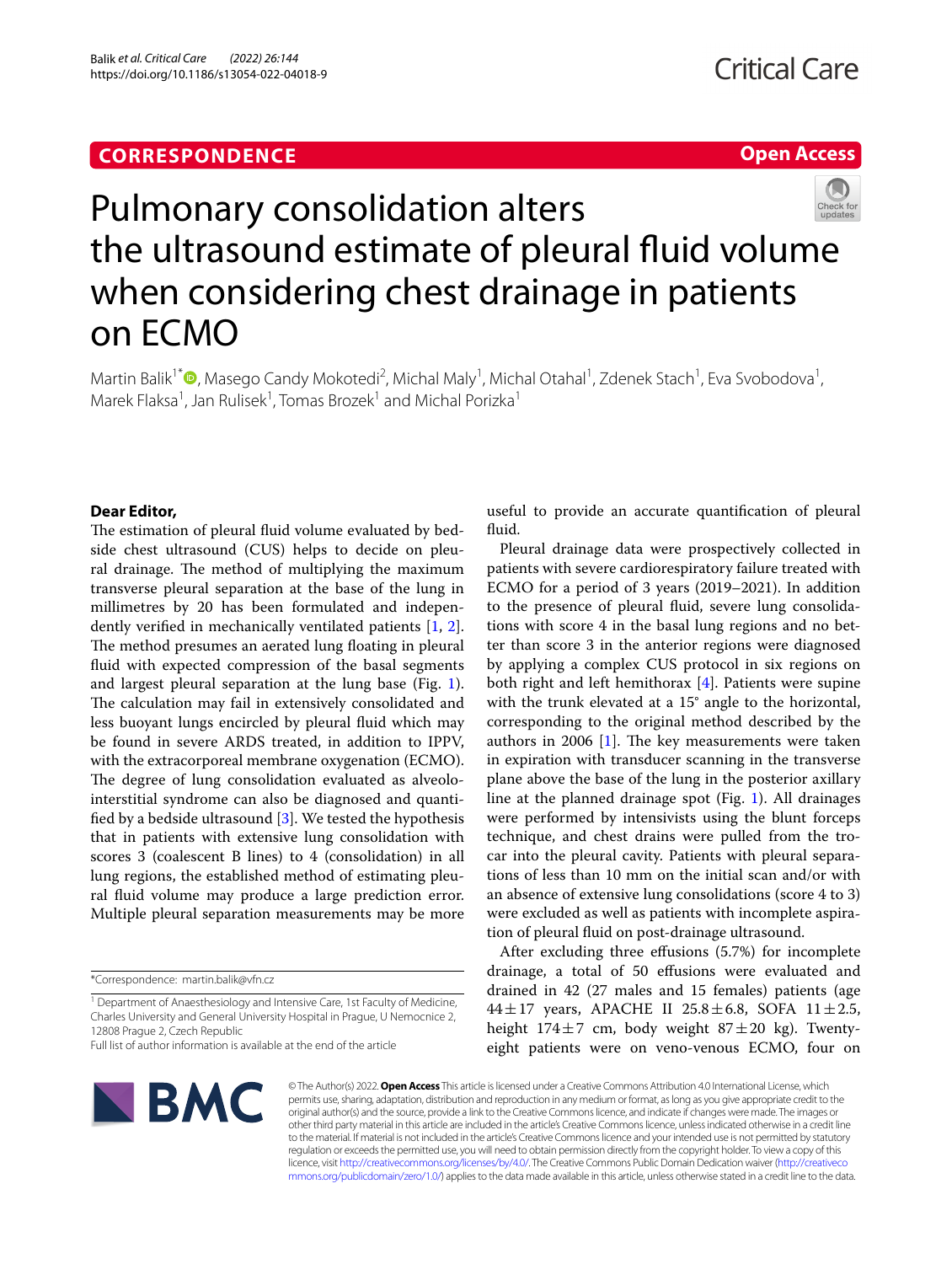

<span id="page-1-0"></span>paravertebrally (3=Psep) 10 mm, dorsally (2=Dsep) 21 mm and laterally (1=Lsep) 20 mm (a pleural fuid, b consolidated lung parenchyma, c bronchogram, d rib). The drained volume of pleural fuid was 980 ml (middle). For comparison the original method of pleural fuid estimation [\[1](#page-2-0)] in another non-ECMO cardiac patient (bottom). The maximum separation of 32 mm at the lung base is multiplied by 20 giving a pleural volume estimate of 640 ml. Note no pleural separation and aerated lung under the posterolateral chest wall (a pleural fuid, b compressed lung parenchyma, c aerated lung, d rib)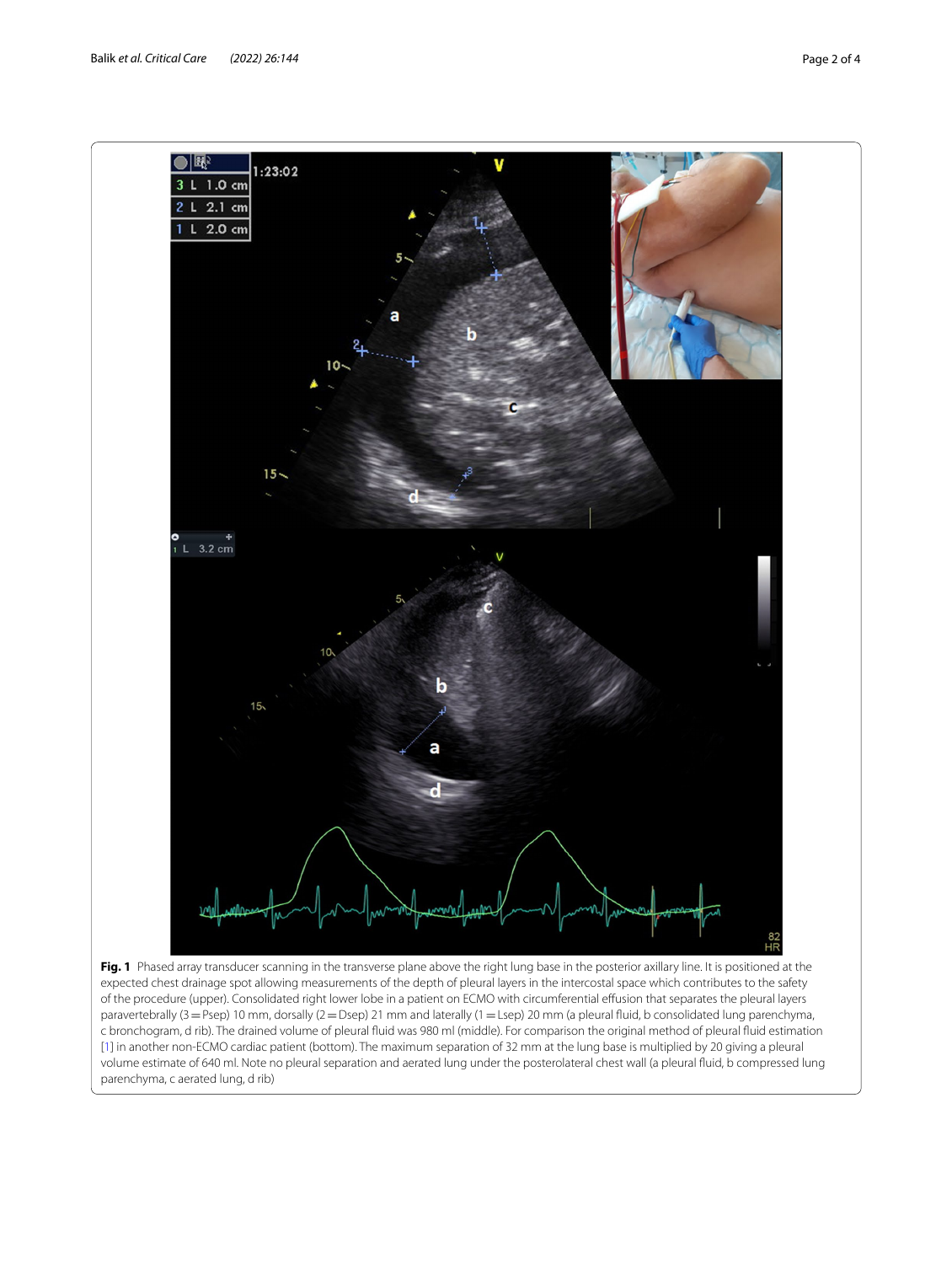veno-arterio-venous ECMO and ten on veno-arterial ECMO. The calibres of chest drains were 12F  $(n=33)$ , 16F (*n*=3), 20F (*n*=7), 24F (*n*=1), 28F (*n*=2), 32F  $(n=2)$ . The main character of the effusion was exudate  $(n=25)$ , clear transudate  $(n=12)$ , sanguinolent  $(n=8)$ and haemothorax  $(n=5)$ . The overall drainage-related incidence of iatrogenic pneumothorax or drainagerelated bleeding was zero. All ECMO patients were on a pulmoprotective ventilation (BIPAP, *n*=30, 60%; PSV,  $n=20$ ; 40%) with plateau pressures up to 24–26cmH<sub>2</sub>O and PEEP  $8-12$ cmH<sub>2</sub>O.

The pleural fluid volume and pleural separations showed normal distributions according to the Kolmogorov–Smirnov test. The maximum pleural separation (Msep) was  $24\pm7$  mm, correlating (all Pearson's correlation) with separation at the dorsal chest wall (Dsep, 21 $\pm$ 9 mm,  $r = 0.88$ ,  $p = 0.0001$ ). The paravertebral (Psep) and lateral (Lsep) separations were  $17 \pm 8$  mm and  $17±7$  mm, respectively (Fig. [1\)](#page-1-0). The classic [[1\]](#page-2-0) method of pleural fuid estimation produced a mean underestimation error of  $-359 \pm 187$  ml, while the mean drained volume was  $837 \pm 206$  ml. The Msep value correlated signifcantly with drained volume (*r*=0.47,  $p=0.001$ ); however, the best correlation was found for the Lsep  $(r=0.61, r^2=0.37, p=0.0001,$  Fig. [1\)](#page-1-0). The volume of pleural fuid may be estimated with equation  $V[m] = 540 + 17*Lsep[mm]$ , resulting in a mean prediction error of  $129 \pm 98$  ml. Similarly, the sum (Ssep) of basal, lateral and ventral pleural separations (mean  $55 \pm 18$  mm) correlated with the drained volume  $(r=0.54, p=0.0001)$ , showing a mean prediction error of  $144 \pm 95$  ml. Only for the classic method, the prediction bias for the volume estimate was signifcantly diferent from zero (Bland–Altman,  $p=0.0001$ ). Comparison of the right and left pleural efusions did not show a signifcantly better correlation of Lsep of the right hemithorax  $(n=30, r=0.66, p=0.0001)$  compared to the left hemithorax ( $n=20$ ,  $r=0.52$ ,  $p=0.02$ ;  $p=0.49$  for comparison, Fischer´s z-transformation).

The known CUS assessment of pleural fluid volume largely underestimates reality [\[1](#page-2-0)] in severely consolidated lungs surrounded by potentially misleadingly thin layer of circumferential effusion. The prediction error may be greatly reduced by calculating with pleural separation above the posterior axillary line which enables better evaluation of the benefts of pleural drainage versus the risks of complications in anticoagulated patients on ECMO (Fig. [1](#page-1-0)).

Potential sources of error were the variability of mean airway pressures, regardless of a PEEP close to 10cmH<sub>2</sub>O in all patients on ECMO with a protective mode of IPPV and plateau pressures up to  $24-26$ cmH<sub>2</sub>O. The results can also be infuenced by interobserver variability which

is signifcantly lower for a pleural separation measurement than for an alveolar-interstitial consolidation assessments [[5\]](#page-3-1).

### **Abbreviations**

ECMO: Extracorporeal membrane oxygenation; CUS: Chest ultrasound; ARDS: Adult respiratory distress syndrome; IPPV: Intermittent positive pressure ventilation; PEEP: Positive end-expiratory pressure; Lsep: Lateral separation of pleural layers; Dsep: Dorsal separation of pleural layers; Psep: Paravertebral separation of pleural layers; Msep: Maximum separation of pleural layers; Ssep: Sum of separation of pleural layers.

#### **Acknowledgements**

Not applicable.

#### **Author contributions**

All authors contributed to the data acquisition. MB and MP drafted the manuscript. MCM, ES and MM conducted the data analysis. MB reviewed all ultrasound data. Chest drainages were performed by MB, MO, ZS, JR and MF. All authors contributed to editing, revising and fnalizing the manuscript before submission; all authors read and approved the fnal manuscript.

#### **Funding**

Supported by the Czech Ministry of Health Research Grant RVO-VFN64165.

#### **Availability of data and materials**

The data set analysed during the study is available from the corresponding author upon request.

## **Declarations**

## **Ethics approval and consent to participate**

The study included patients with a primary indication for thoracentesis and was approved by the General University Hospital Ethics Committee (2370/15 S-IV). Informed consent was not required for the use of data that had already been collected for clinical purposes.

#### **Consent for publication**

Not applicable.

## **Competing interests**

All authors declare no competing interests to disclose.

#### **Author details**

<sup>1</sup> Department of Anaesthesiology and Intensive Care, 1st Faculty of Medicine, Charles University and General University Hospital in Prague, U Nemocnice 2, 12808 Prague 2, Czech Republic. <sup>2</sup> Department of Radiology, Institute of Clinical and Experimental Medicine, Videnska 1958/9, 14021 Prague 4, Czech Republic.

Received: 2 March 2022 Accepted: 4 May 2022 Published online: 18 May 2022

#### **References**

- <span id="page-2-0"></span>1. Balik M, Plasil P, Waldauf P, Pazout J, Fric M, Otahal M, et al. Ultrasound estimation of volume of pleural fuid in mechanically ventilated patients. Intensive Care Med. 2006;32(2):318.
- <span id="page-2-1"></span>2. Peris A, Tutino L, Zagli G, Batacchi S, Cianchi G, Spina R, et al. The use of point-of-care bedside lung ultrasound signifcantly reduces the number of radiographs and computed tomography scans in critically ill patients. Anesth Analg. 2010;111(3):687–92.
- <span id="page-2-2"></span>3. Bouhemad B, Brisson H, Le-Guen M, Arbelot C, Lu Q, Rouby JJ. Bedside ultrasound assessment of positive end-expiratory pressure-induced lung recruitment. Am J Respir Crit Care Med. 2011;183(3):341–7.